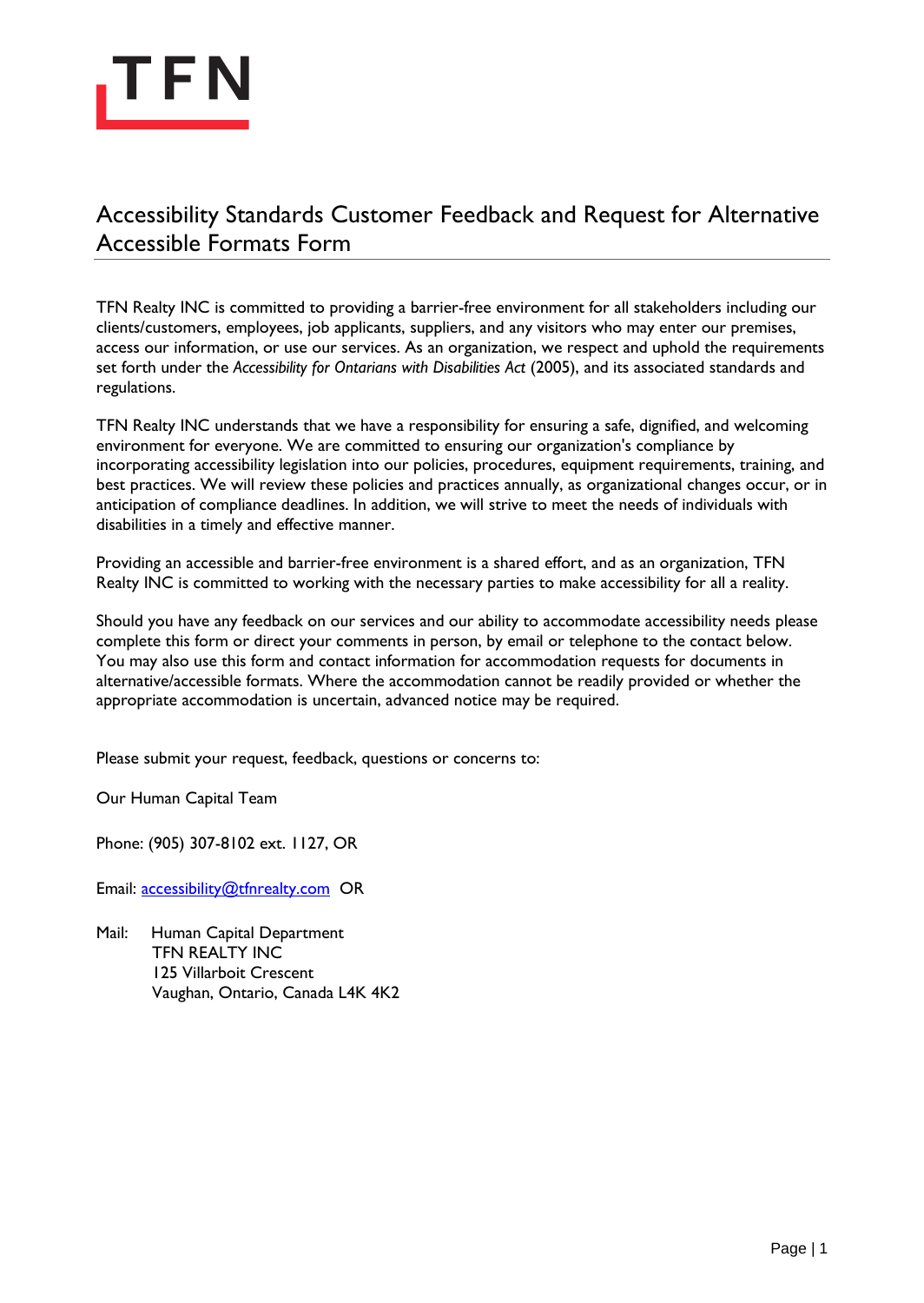

## Please indicate the date and location of your visit:



1.Were you satisfied with the customer service we provided you? (Please indicate your response(s) checking the box(es) and/or providing feedback in the comments section)

| <b>YES</b>      | <b>COMMENTS</b> |
|-----------------|-----------------|
| <b>NO</b>       |                 |
| <b>SOMEWHAT</b> |                 |

2.Was our customer service provided to you in an accessible manner?

| <b>YES</b>      |  | <b>COMMENTS</b> |  |  |
|-----------------|--|-----------------|--|--|
|                 |  |                 |  |  |
| <b>NO</b>       |  |                 |  |  |
|                 |  |                 |  |  |
| <b>SOMEWHAT</b> |  |                 |  |  |
|                 |  |                 |  |  |

3.Did you experience any difficulty accessing our goods and services?

| <b>YES</b>      | <b>COMMENTS</b> |
|-----------------|-----------------|
|                 |                 |
| <b>NO</b>       |                 |
|                 |                 |
| <b>SOMEWHAT</b> |                 |
|                 |                 |